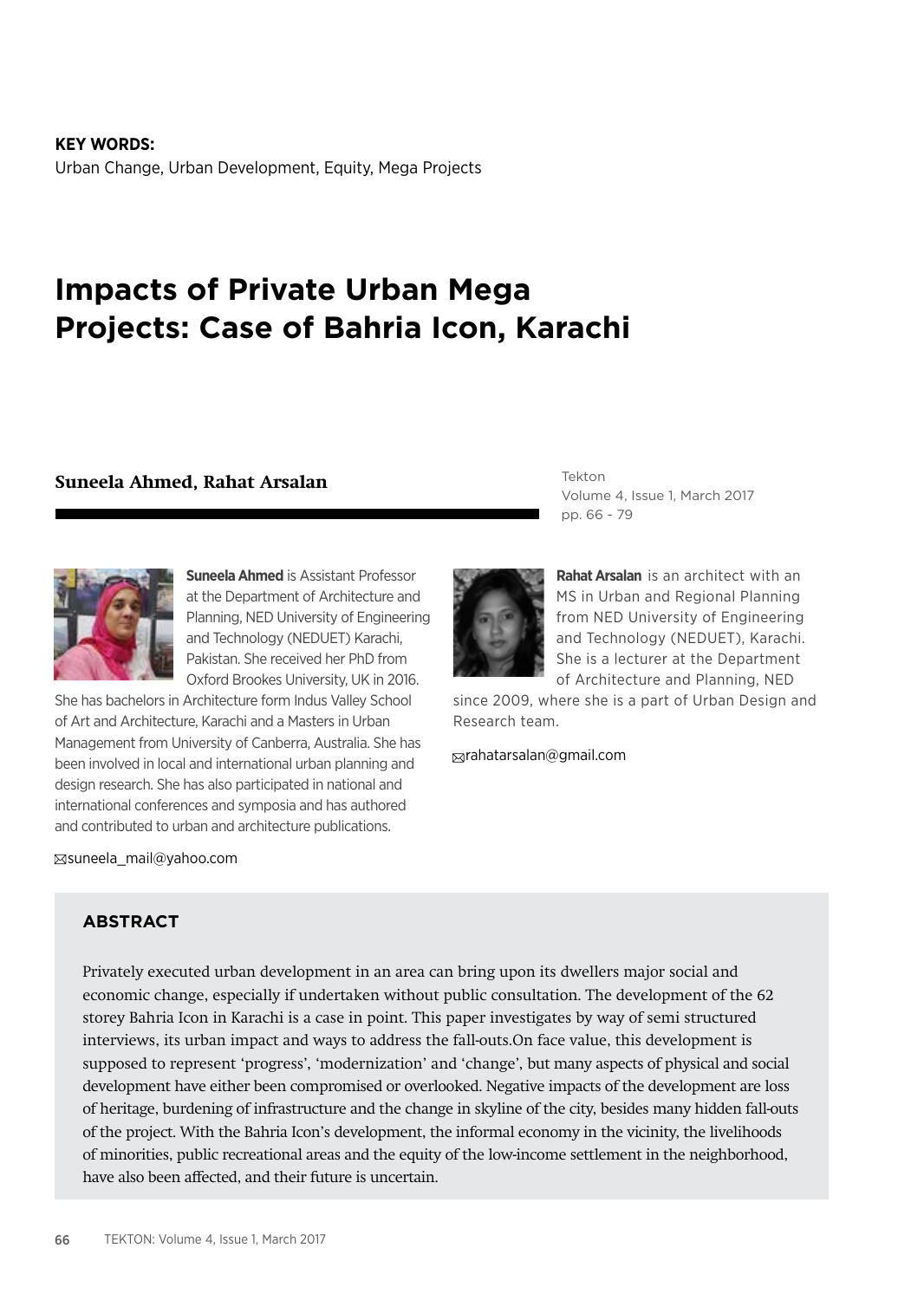

*Figure 1: The mixed-use neighbourhood of Clifton in Karachi Image Source: http://dhatoday.com/wp-content/uploads/2012/*

## **The Locality of Clifton in Karachi**

Clifton emerged as a residential suburb in the southern part of Karachi in 1960s, having a distinct character of planned modern architecture. While the extensive growth of unplanned "infill developments", existing lowdensity low rise land parcels and its reallocation into commercial districts of high-density highrise developments, stands as an indication of new movements of goods, capital, people, and cultural sensibilities (**Figure 1**). Clifton's built environment co-exists with vastly different histories, a range of competing and coexisting systems of value and meaning, with an upcoming demand for transforming social and material context barely respecting historical or sociocultural settings and the systems of livelihood.

Long term residents of Clifton, have witnessed a radical change in the area through the so-called logic of a new bureaucratic state apparatus, politics, and large-scale developments. It is necessary to analyze what the developers do in practice, and examine the problems inherent in their project planning approach. They always consider the poor as passive recipients and try to play with the dynamics of their representation. Survival of the poor is put under a question in contested urban settings of complex interplay of economic and land strategies. Municipal

institutions become important, not only from a functional point of view, but also from the point of view of representation and political access.

Clifton covers an area of about 1950 acres and was sanctioned by the government in 1964, as a self-financing scheme costing approximately 100 million Pak Rupees then. This scheme was meant as a recreational cum high-income residential scheme for two storeyed bungalows and multi-storeyed apartment blocks on plots varying from 600 to 4500 sq.yards. It incorporated the Old Clifton housing and recreational spaces of Clifton, as well as the shrine of Abdullah Shah Ghazi. This scheme was meant to extend the city right up to the Arabian sea, eliminating marshes and sandy wastes, providing space for a population of 150,000. This scheme was launched for middle and upper middle-income groups. A wellestablished network of main streets, service lanes, pedestrian paths and connector roads assigned a distinct morphological bearing to the scheme (**Figure 2**).

The idea was to develop residential zones along the beach and provide multi-storied high-density housing on the pattern of similar beaches in other parts of the world. It was also meant to provide accommodation for various foreign diplomatic missions in Karachi. The boating basin was to be developed as a special feature of the scheme. Thus, the very inception of the area of Clifton was elitist in its profile.

After some thirty years however, Clifton experienced a rapid change in land use. The houses / residential spaces facing the main roads gave way to multi-storey real estate development, offices, and schools. Over the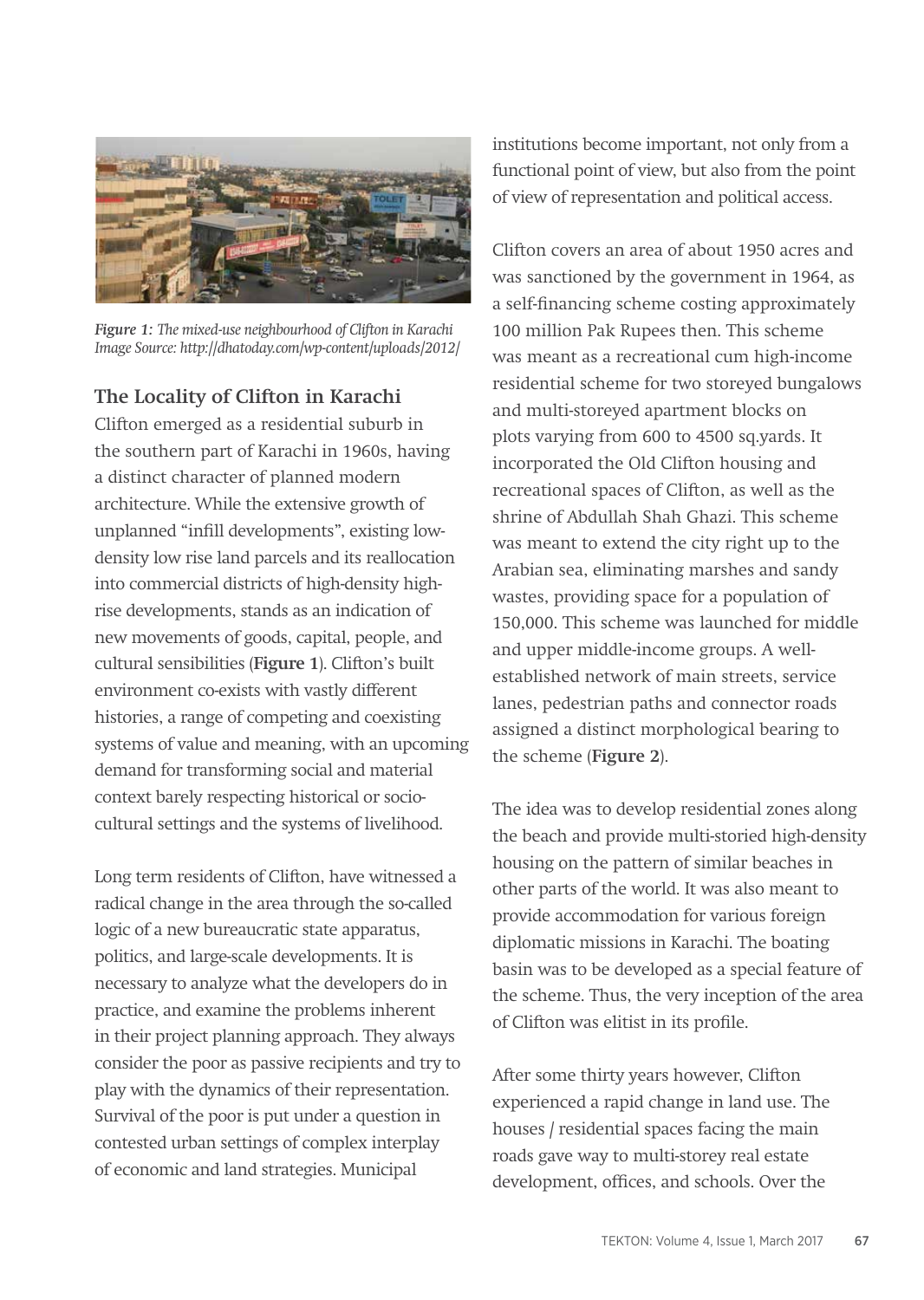

*Figure 2: Road network of Clifton, Karachi*

*Figure 3: Landuse of Clifton*



*Figure 4: Shrine of Abdullah Shah Ghazi and Temple of Mahadev in Clifton, Karachi*



*Figure 5: Lady Lloyd Pier and Band Stand, Clifton, Karachi*

years, Clifton has consolidated as a mixed use development offering diverse land uses ranging from residential, commercial, institutional and recreational. It serves as a recreational center for the entire city as it has the advantage of being located on the beachfront. (**Figure 3**). The residential areas provide a variety of housing typology, ranging from apartment blocks to town houses to detached bungalows, to people from different income groups. Clifton's proximity to the Sea Port and Chundrigarh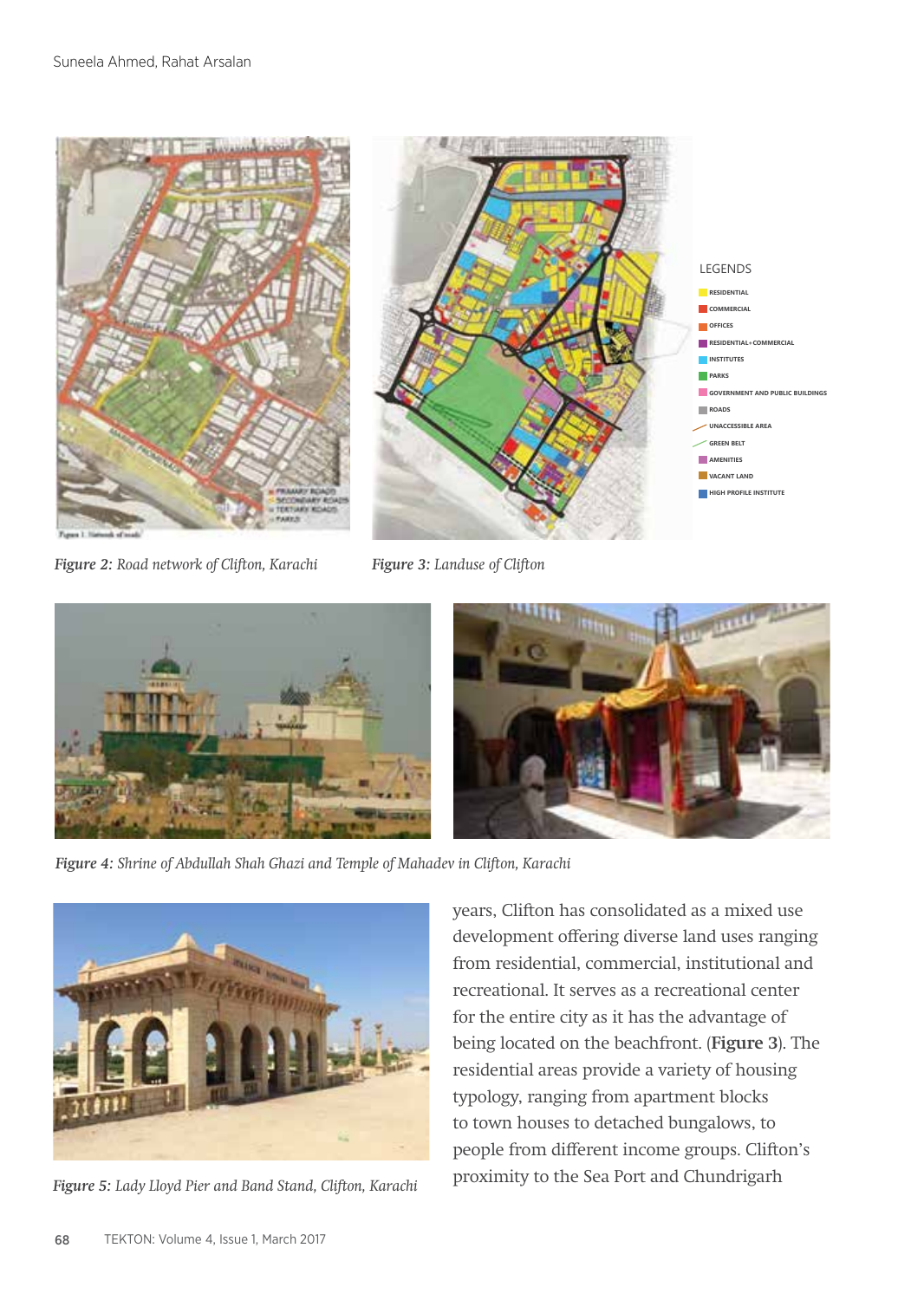

*Figure 6: Bahria Icon under construction, look of the towers when finished Source: https://tribune.com.pk/, http://www.thenewstrack.com/*

Road, which is the Central Business District of Karachi, is another location advantage that it enjoys. Recently Clifton has seen the construction of a number of shopping malls, parks and educational institution facilities, which have consolidated the morphology of the locality, and draws visitors and residents from the rest of the city.

The locality of Clifton houses the shrine of Abdullah Shah Ghazi, a saint venerated throughout the sub-continent, attracting thousands of visitors daily. This Shrine dates from 9th century, and has acquired a landmark status over the years. There is also a temple next to the Shrine, named Mahadev Temple, which is venerated by Hindus and is believed to be 150 years old. Both the shrine and the temple have been a part of the indigenous settlement of Karachi, and have continued to be a major part of its history (**Figure 4**).

The roots for the development of Clifton's urban morphology were laid during the Colonial times and some important landmarks and recreational buildings came into existence in the 19th century, like the Band Stand and the Lady

Lloyd Pier, which with the receding sea, has now become a walkway (**Figure 5**).

# **Baharia Icon, a Mega Project in Clifton**

The Bahria Icon skyscraper is located next to the shrine of Abdullah Shah Ghazi, in the heart of Clifton. The two towers are 62 storey high (**Figures 6**), and are the tallest buildings in Pakistan. In order to allow the execution of Bahria Icon, the Sindh High Density Board Act was enacted, which revised the allowable floor area ratio (FAR) for this particular parcel of land. The previous land use of this piece of land was residential but it was changed to mixed land use. Bahria Icon also acquired a parcel of land, which was previously an amenity plot. The Bahria Town development stretches over both the residential and amenity plot. There have been many objections to this from the civil society but to no avail.

The entire project of Bahria Icon comprises of a flyover and two underpasses constructed by Bahria Town Management in collaboration with Karachi Municipal Corporation (KMC). The design of the underpasses violated heritage laws, as the heritage site of Jehangir Kothari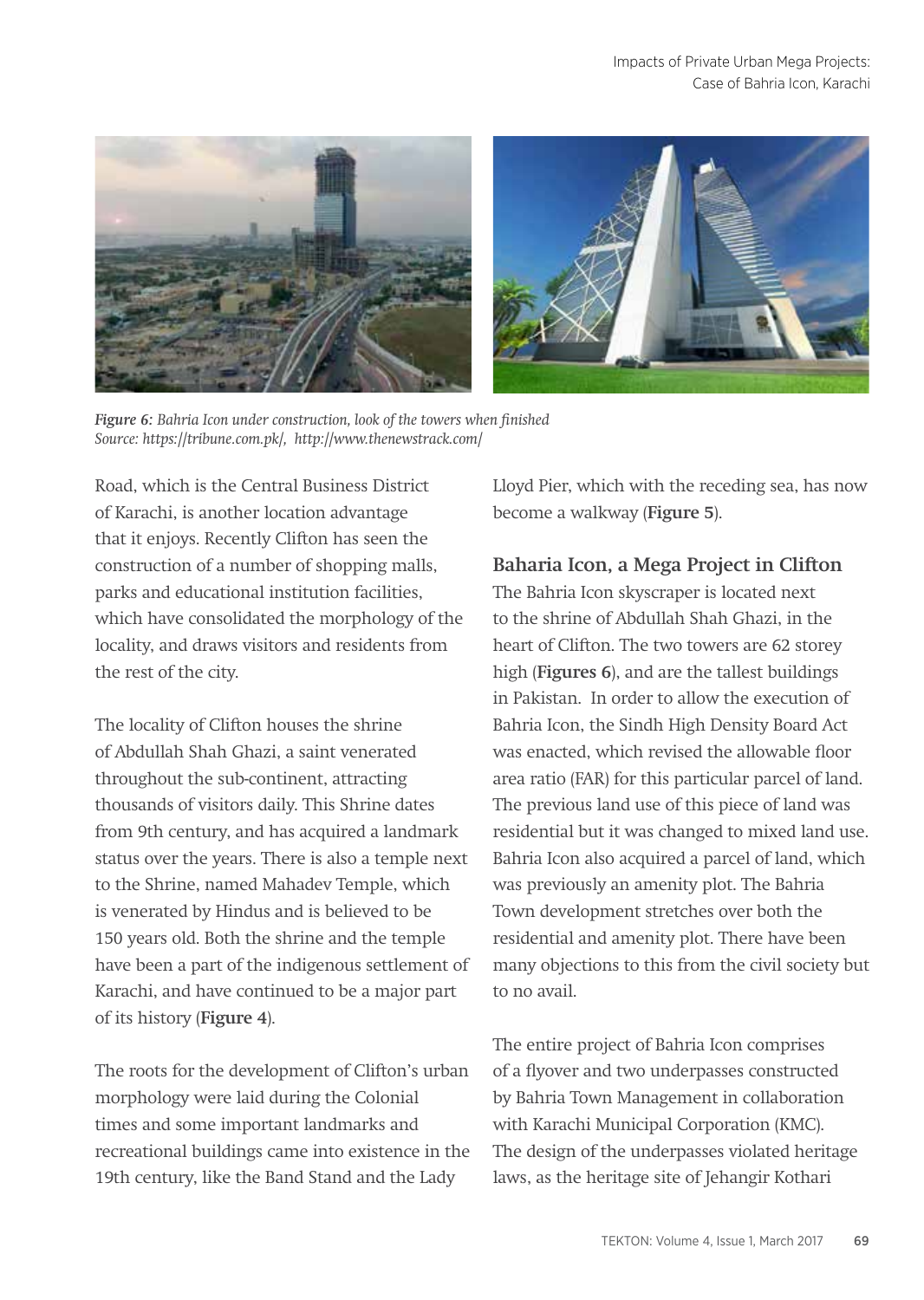

*Figure 7: Public recreational spaces in Clifton likely to see impact of new development-Fun Land, Bagh-e-ibn-e-Qasim and the Clifton beach.*

Parade was encroached upon and the roof of the Mahadev Temple was damaged. On completion,

**The construction of the Bahria Icon has two major impacts on its immediate surronding. Firstly, the structures of historical and heritage value have been badly affected. Secondly, it will burden infrastructure while inducing changes in the local life as well as skyline of the city.**

the Bahria Icon is to contain a shopping mall, an international hotel, cinemas, restaurants, health clubs, and corporate offices besides residential flats. This new commercialization trend, which mainly targets the high income group, has disturbed the inclusive nature of the vicinty and has raised questions about equity, especially because of its location between the shrine of Abdullah Shah Ghazi and the beach, and within the proximity of places like the Fun land, Baghe-ibn-e-Qasim and the Clifton beach frequented by people belonging to middle and low income groups (**Figure 7**).

The aim of this study is to document and analyze the impact of the development of Bahria Icon, and question the equity of such an addition in a city like Karachi. The premise that more of such developments will be seen in the future was established, and the possible direction, where the equity of public space is not compromised and the development is inclusive, has been explored. Information sas been gathered through semi structured interviews of stakeholders, architects, planners and government body representatives.

# **Evident Impacts of the Development of Bahria Icon**

The Bahria Icon boasts to be the tallest building project in Pakistan. As a building finished in glass and steel, it is supposed to project a 'progressive' image of the city. The construction of the Bahria Icon has two major impacts on its immediate surronding. Firstly, the structures of historical and heritage value have been badly affected. Secondly, it will burden infrastructure while inducing changes in the local life as well as skyline of the city.

The structure of the Mahadev Temple, which according to local legend is a temple mentioned in the Mahabharat (the Holy Hindu epic) has been damaged due to construction of the underpass to facilitate traffic flow around Bahria Icon. Similarly, the Jehangir Kothari Parade, also a part of the city's history has been physically damaged and is now visually hidden from the road by the new underpass.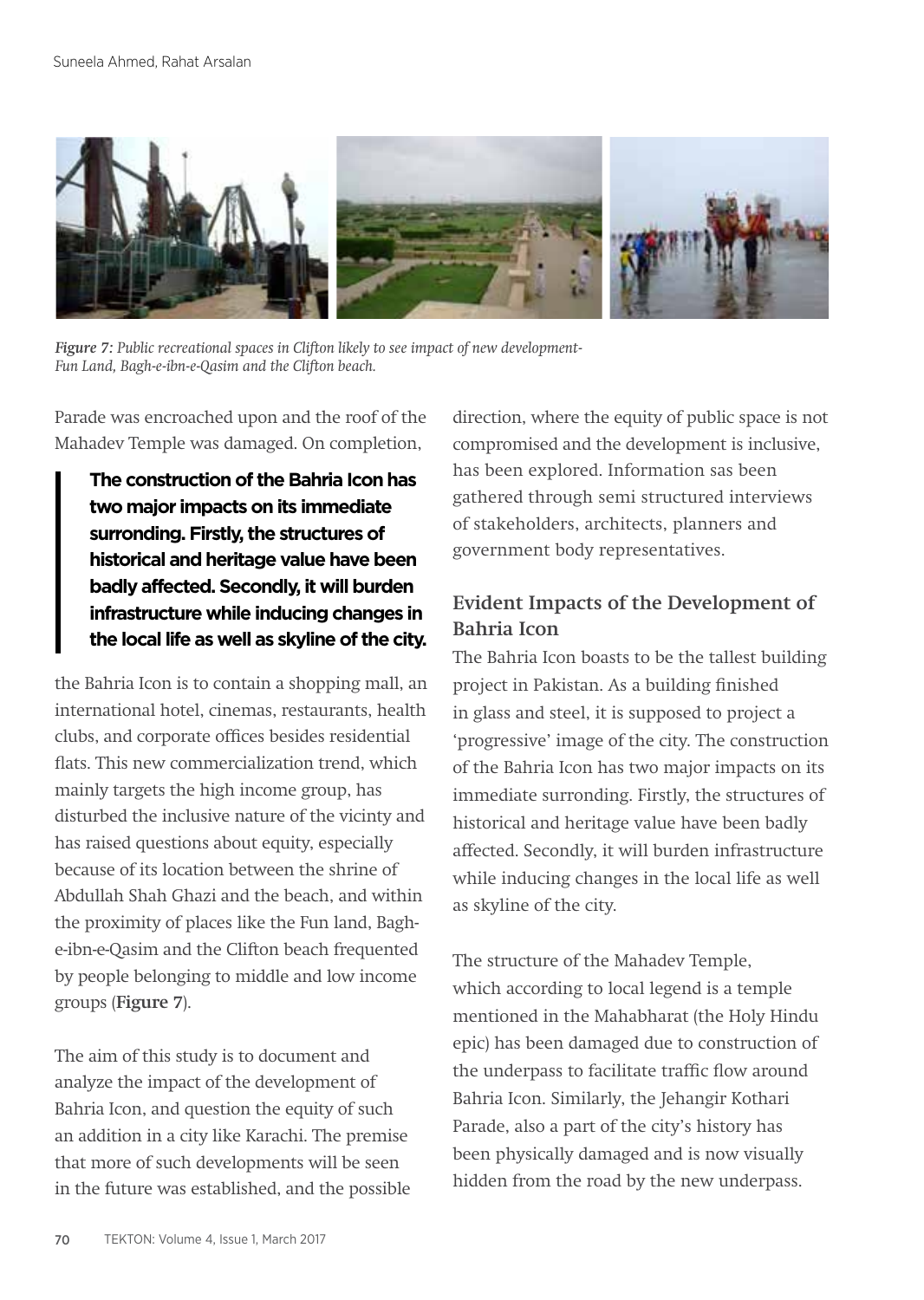The ceremonial procession of devotees paying homage at the adjoining shrine of Abdullah Shah Ghazi has also been impacted, because of the construction of the Bahria Icon.

According to Architect and Planner Mr. Arif Hasan, also a city activist who views the development critically: "Changes in the neighbourhood of such important heritage sites are normally discouraged so as to keep a link with history... However, when such changes are required they are made by seeking public acceptance. This is done by making presentations of the project at its initial design stage to the citizens and relevant interest groups and modifying the designs on the feedback from the presentations."1

The construction of the Bahria Icon, which has seven basements and is designed to accommodate 2300 vehicles, requires major traffic engineering intervention, and a localized traffic solution in the form of underpasses and overpasses, that only serve the Bahria Icon, is not sufficient. According to Arif Hasan: "In the entire KDA Scheme-5 of Clifton, large pockets have been marked for densification in which the floor to area ratio has been increased from 1:2 or 1:5 to 1:12. The Bahria intervention is a local initiative to solve a local problem created by the 59 office floors of the Icon Tower. It does not solve the problems that will be created by the increase in floor to area ratios in Clifton Scheme-5 as a whole."2

The Environmental Impact Assessment -EIA report states that focus groups could not be conducted with the residents as 'it was not

possible to arrange a Focus Group Discussion at some central place with a group of 6-8 people together, as the people were busy and did not have time for more than 15 minutes'3 . The report claims to have taken feedback via interviews of individual people, but only issues of infrastructure traffic and transport were pointed out as the ones bothering the stakeholders in the context of Bahria Icon. In the EIA report, the urban design impacts of the development on the heritage site, resultant increase in traffic and transport, burdening of the infrastructure and the change in skyline of the city, unclear role of the municipal operations, impact on the informal economy of the Shrine, impact on adjoining public recreational areas like the Fun Land and Bagh-e-Ibn-Qasim and the pedestrian access of the Shrine, are overlooked. Thus, the report has rightly been termed as of 'poor standard' by Sehri (a local NGO) and the fact that the commencement of the project initially took off without any EIA has been pointed out.

# **Non Evident Impacts of the Development of Bahria Icon**

There are many hidden impacts of the Bahria Icon development on the general environment and more specifically on the nonresourceful stakeholders in the area. These are conveniently ignored but need to be brought out, some of which are discussed here.

#### **Impact on Regulatory Checks**

Bahria Icon has set precedence in the city that a private developer can twist the arm of the state and regulatory bodies to get a law passed to develop a parcel of land, as per its will. The Sindh High Density Board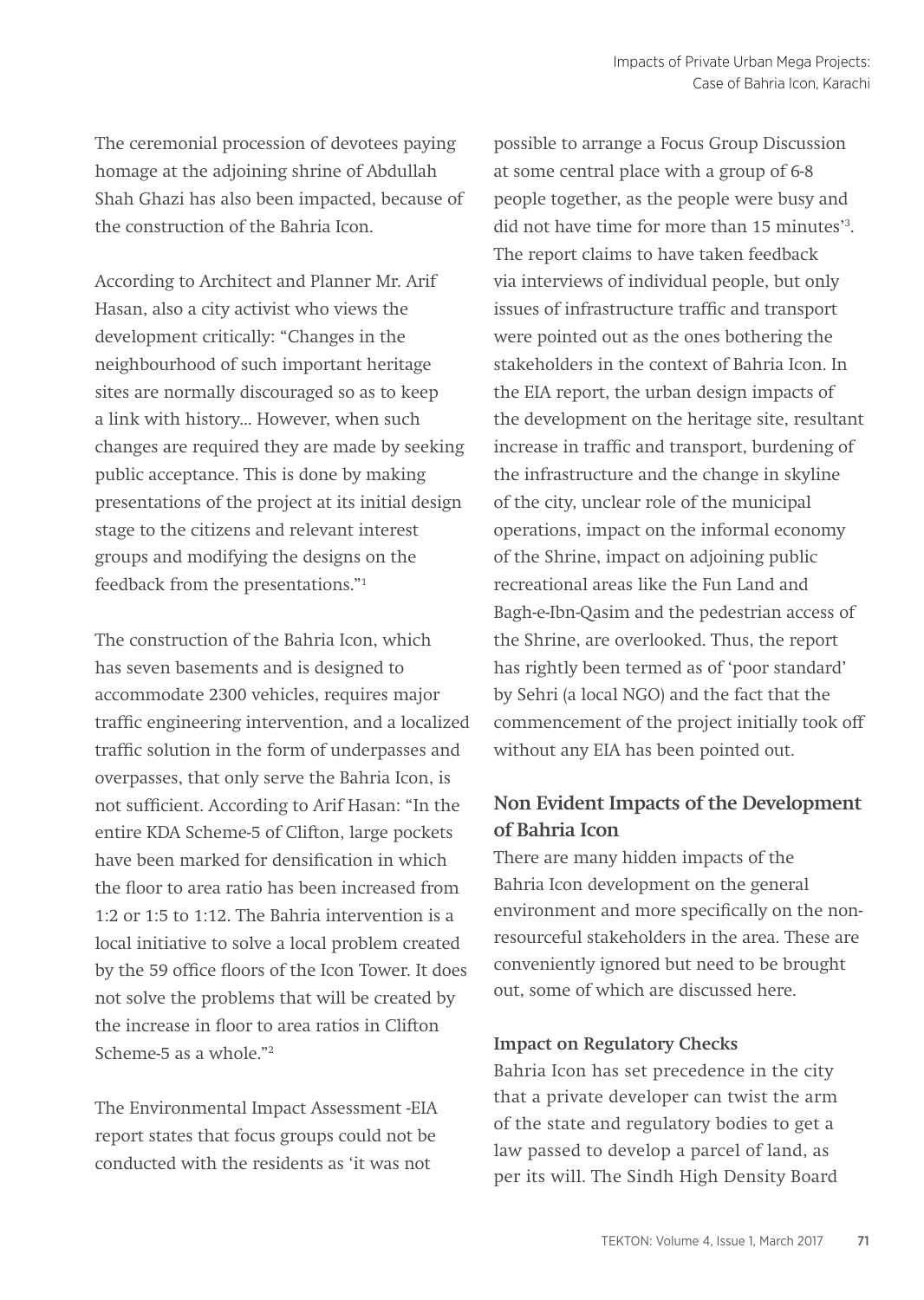Act, which revised the FAR for this particular parcel of land and allowed Bahria to construct a 62-floor building, is an example of this.

#### **Environmental Impacts**

The precedence set by the development of

**In this paradigm of privately executed urban design projects, the role of the government as a facilitator and provider for public good is diminished, where the developer goes beyond the site of development, and shapes the immediate context according to a private vision for its own benefit.**

Bahria Icon will also lead to loss of green spaces in the city and burdening of traffic and transport infrastructure. The close proximity of the beach, which is a much frequented public space, will be impacted if more of such elitist developments are seen in the vicinity, as accessibility to the beach by common people may be restricted under the guise of security issues. Although the Bahria Town has its own municipal management team but they are only responsible for upto 500m within the development. It has not planned any larger waste or sewerage disposal facility to address the outflow generated by their scheme. This may lead to the waste and sewerage entering the sea untreated and the seashore might become a garbage-dumping site.

### **Equity and Municipal Operation**

Over a dozen management authorities, with little coordination between them, manage the city of Karachi. The local government structure is unclear and the residents are often unaware of the municipal agencies responsible for the operation and maintenance of an area, as established through interviews conducted in the context of Bahria Icon. In this context of unclear definition of the role of municipal service providers, Bahria Town has installed urban furniture, benches, dustbins, street lights, paving, trees and is responsible (on a self-appointed basis) for its maintenance and upkeep. These issues raise questions of equity and whether a real estate developer should be allowed to determine not just the shape of the city but also the way in which the municipal operations should run in a city. In this paradigm of privately executed urban design projects, the role of the government as a facilitator and provider for public good is

**A capital intensive housing development like the Bahria Icon, targeted for the elite does not address the housing and commuting issues of the larger section of the society, and is bound to lead to speculation and gentrification of the society.** 

diminished, where the developer goes beyond the site of development, and shapes the immediate context according to a private vision for its own benefit.

# **Speculation, Gentrification and Lack of Affordable Housing**

High density, high rise development in the southern part of Karachi is going to accelerate with time, and it can be expected in the near future that this trend will be facilitated by investors, real estate developers, formal and informal banking channels and also through the interest of prospective buyers both at home and overseas. One of the reasons for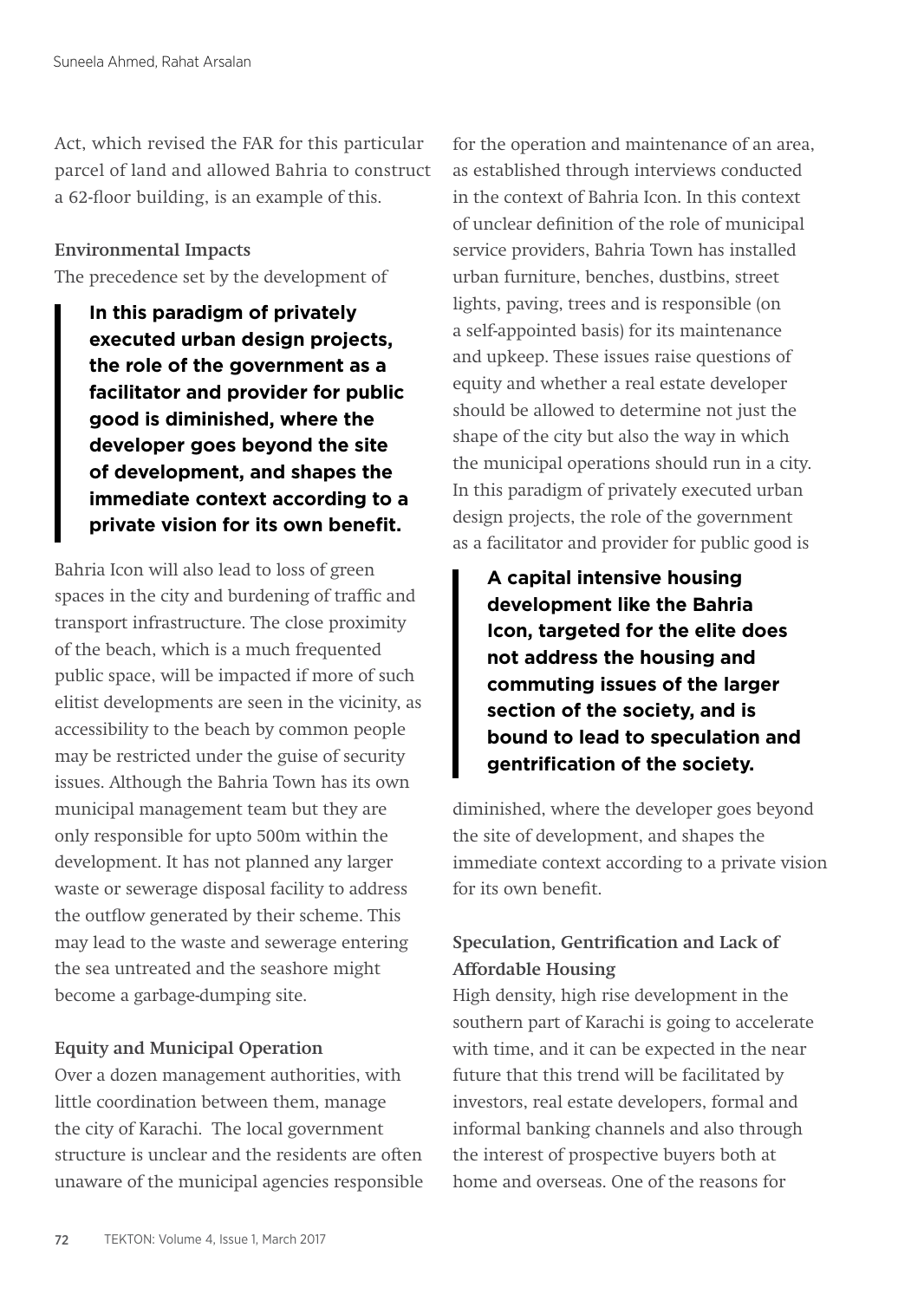

*Figure 8: Metal grills blocking the pedestrian flow towards the Ghazi shrine.*

this trend is that people don't have many options to invest their excess capital except real estate. Sizeable numbers are investing in these properties for speculative purposes, not as first generation users. Another reason for such developments being favoured is the notion of making Karachi a 'world class city'.

On the other hand, according to a recent study by International Institute for Environment and Development on Karachi,<sup>4</sup> unplanned and sporadic real estate development, land speculation, land grabbing and ineffective governance are some of the issues plaguing the city. Many publically owned plots exist within the city but are not used for developing housing for the urban poor, who account for almost 70% of the city's population. The poor are being pushed to the periphery, which results in long commutes. What the city of Karachi requires is to develop housing for all income groups in close proximity to the work places in order to attain sustainability and smart growth.5 A capital intensive housing development like the Bahria Icon, targeted for the elite does not address the housing and commuting issues of the larger section of the society, and is bound to lead to speculation and gentrification of the society.

Bahria Icon is a vertical gated housing for the elite, and will lead to a change in the character of the immediate context, which is frequented by the masses. A guest house for the pilgrims to the shrine of Abdullah Shah Ghazi functioning for past sixty years has been omitted in the new master plan because of perceived security threat from the pilgrims. More of such developments in Clifton would lead to further gentrification and exclusion of the common man from their vicinity.

**Impact on the Visitors to the Ghazi Shrine** Majority of the pilgrims at the shrine of Abdullah Shah Ghazi come by public transport, dismount at a bus stop across the shrine, take off their shoes/ slippers in respect and walk across the road and up the stairs of the shrine. There is a high pedestrian influx around the shrine as a lot of these pilgrims also visit the Fun Land and the beach during their day trip. In the design of the Bahria Icon precinct, this huge inflow of pedestrians is not taken into consideration. The direct access to the shrine has been blocked off by placing metal grills (**Figure 8**). A couple of pedestrian subways have been designed, but these are under lit and people are not comfortable using them to approach the shrine. Besides, many of the devotees arriving at the Shrine have a physical disability, and there is no design consideration for universal access. The new infrastructure layout has limited the access of buses on the main arteries around the Shrine, causing further problems for devotees to access the complex.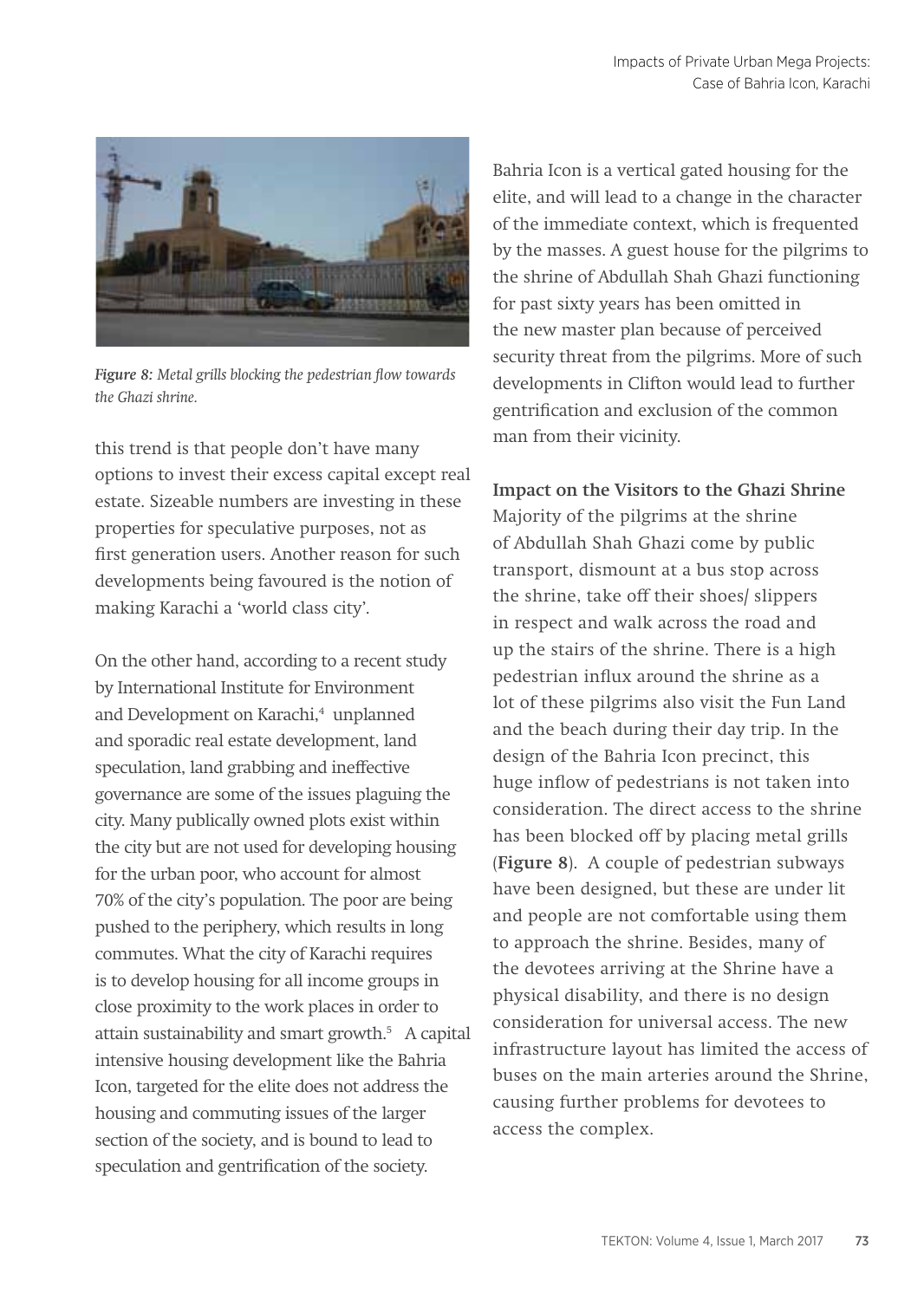

*Figure 9: Direct access to Fun Land is blocked and the redefined approach to Funland*



*Figure 10: Secondary Street next to the Bahria Icon*

### **Impact on the Informal Economy**

An informal economy operates in the vicinity of Bahria Icon in various forms, ranging from small-scale vendors, to beggars, to alms collectors, to encroachers and food kiosks owners to entertainers. Many of these informal operators have been displaced with the development of the Bahria Icon. Firstly, the entrance to the Shrine has been redesigned and no space has been allocated for them. Secondly, these informal operators are not seen as fitting the image of a 'progressive' Bahria Town.

### **Impact on the Recreational Spaces**

The two recreational spaces in Clifton-Fun Land and Bagh-e-Ibn-Qasim, have seen better days, when people from all over the city frequented them, as they housed affordable joyrides and food kiosks. Initially with the development of Bagh-e-ibn- Qasim from an open ground into a designed park, and now with the construction of Bahria Icon, the access to these spaces is blocked; they have shrunk in size and have become a backdrop to the Bahria Icon (**Figure 9**).

The Bagh-e-ibn Qasim Park was redesigned in 2007 and a boundary wall erected around it. Previously, this piece of land was an open

ground which was used by various groups (mostly young men) ranging from school children playing cricket, flying kites to people having go- cart races. Introduction of an entry fee, restricted access. The previous frequenters no longer visited the Park as the landscaped areas did not facilitate their interests and because the entry to the Park was restricted to families only, young men were not allowed to enter if not accompanied by their family members.

The Park was however still crowded on Sundays and public holidays and was frequented by people from all walks of life. The nearby residents used it for morning walks and exercise. Families from other parts of the city frequented the Park and it provided a healthy resting space for families making a day trip to the adjoining shrine of Abdullah Shah Ghazi. Recently, the Park has fallen prey to neglect and no government body is willing to maintain it. As a result the landscape areas have been eradicated and the Park has become an area of many problems like mugging.

Furthermore, the road from the shrine of Abdullah Shah Ghazi and Fun Land to the beach once had *tangawalas* offering *tanga* (horse-cart) rides. This street next to the Shrine used to become a pedestrian route to the beach, extremely crowded on the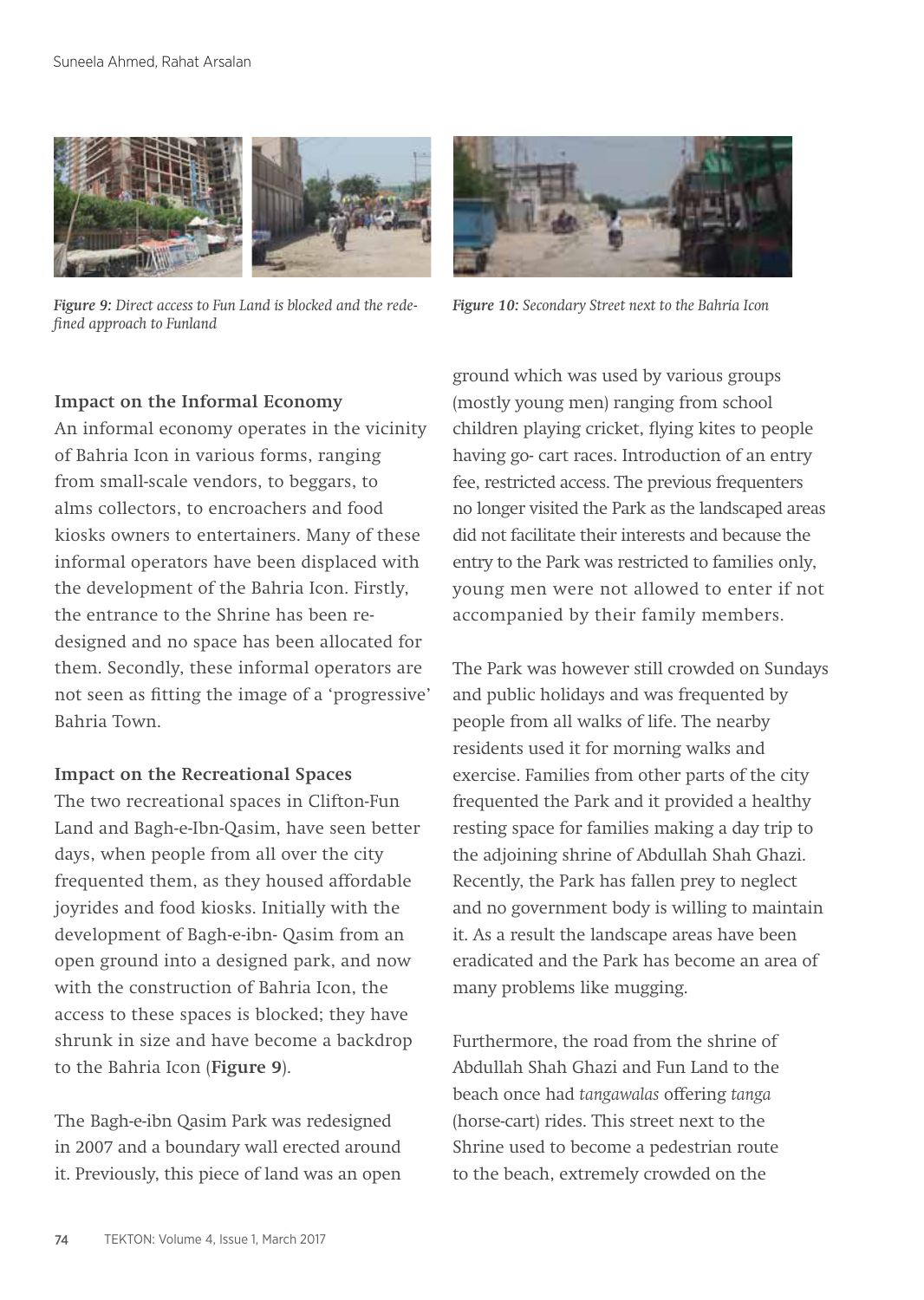

*Figure 11: Shah Rasool Colony, Clifton Karachi* 

weekends, but now it has become a deserted street (**Figure 9, 10**). The activities offered on the waterfront included camelback rides, horseback rides, snake charmers, amusement parks, restaurants, or just a plain old dip in the sea. With the construction of the Bahria Icon and the redesigning of the access to the Shrine, this route of the day-trippers is blocked and informal vendors and entertainers are removed. Because the entrance to Fun land is now hidden behind the mega project, it has shrunk in size, and the overall business has reduced.

#### **Impact on Low Income Settlement**

Two of the low-income areas in Clifton, Shah Rasool Colony and Neelum Colony are located just across the road to Bahria Icon (**Figure 11**). The residents of these colonies work as labourers, domestic workers and valet boys. These colonies have existed in the vicinity since 1970s. These neighbourhoods have robust communal structures and a strong sense of community, where people know each other personally. The urban morphology in some of the areas is organic. Majority of the houses have been built through incremental process, with one plot accommodating up to

three generations. The streets are lively- men, women and children come out to interact or to purchase from vendors.

Although there are issues of lack of privacy and adequate ventilation within the houses, the residents value the social capital within the locality and its central location in Clifton. Says Sajid Ali, working as a valet boy, "We don't have to travel to distant places for work, it saves time and money."<sup>6</sup>

The residents also value the physical and economic investments made in the locality over the years. At the same time the residents are also conscious of the threat they face because of the central location of the neighbourhood and view the Bahria Icon development with contempt, as they fear possibility of eviction of the entire neighbourhood, despite being a leased settlement.

The residents of these low-income areas complain of lack of recreational or interactive spaces, as according to them all the spaces being built are for the elite. They complain of being restricted from visiting the Ghazi Shrine because of the new plan, which is not pedestrian friendly and has reduced the number of vendors who used to operate within the complex. Many of these vendors were residents of these colonies.

According to Najma from Shah Rasool colony, "If we had parks in our own area, it could have been better",<sup>7</sup> and according to Naeem from same the area, "government parks charge tickets and in our salaries we cannot afford to go to these parks weekly so we go to the beach instead."8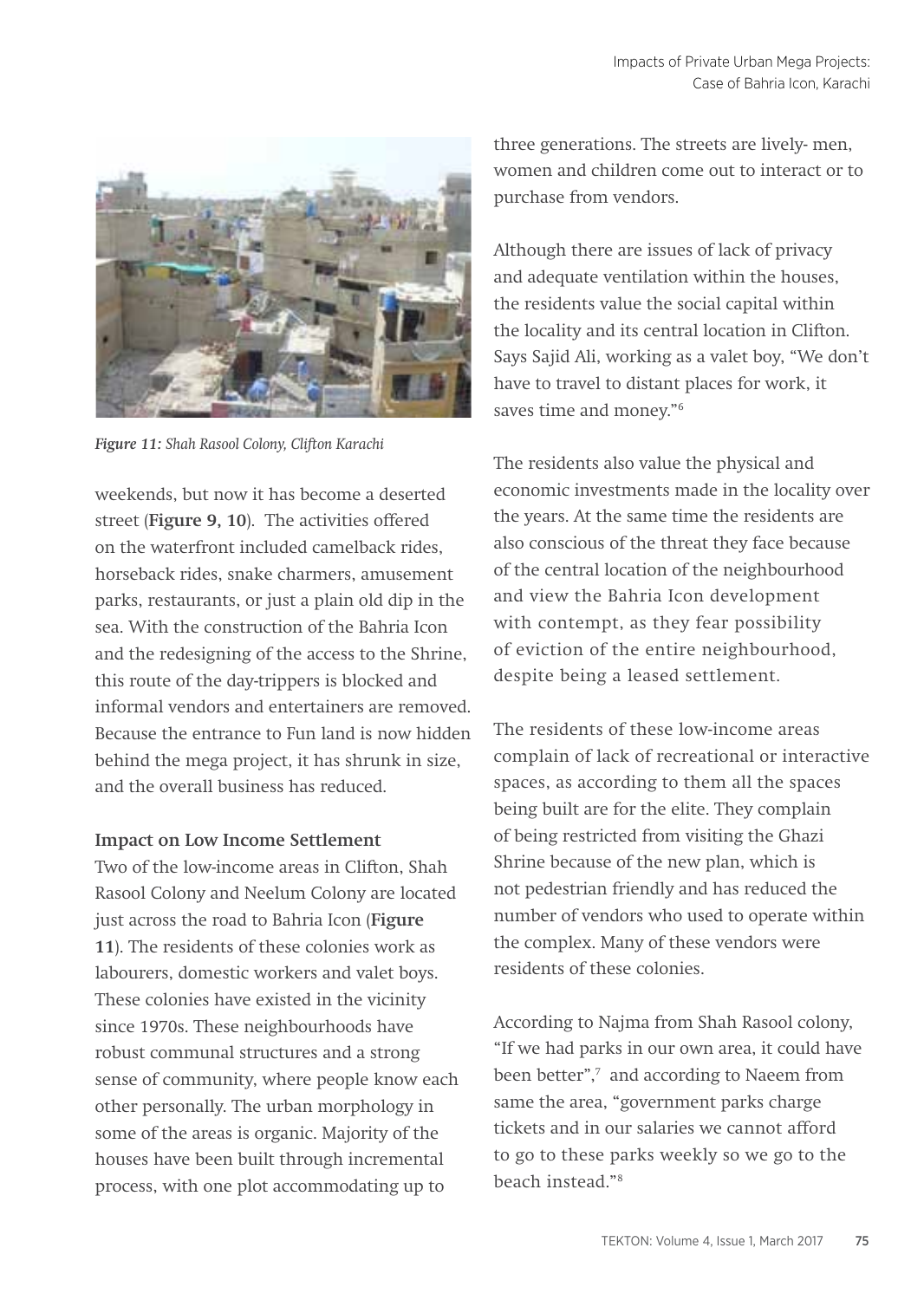# **Ways to Address Fall-outs of Elite- centric Developments**

Currently the process of development by a private developer in Karachi is undertaken in a fuzzy manner, where the regulatory authorities are in collusion with the builders and are unable to determine the nature of these real estate developments. In order to take control of the shape and direction of

**A long-term growth and renewal plan needs to be developed for the city, keeping in view the inevitable occurrences of developments like Bahria Icon in the future. This plan should embrace diversity of economic, ethnic, religious and social groups dwelling in the city.** 

these developments, some steps need to be taken which are discussed here.

A long-term growth and renewal plan needs to be developed for the city, keeping in view the inevitable occurrences of developments like Bahria Icon in the future. This plan should embrace diversity of economic, ethnic, religious and social groups dwelling in the city. It should propose areas for affordable mixeduse neighbourhoods, identify public spaces with multiple uses and prioritize connections between built form and open/ green areas. High-density areas should be designed along with green buffers.

Laws like the Sindh High Density Board Act should be repealed immediately, because it prohibits the possibility of any effective land use zoning and the development of a larger land use plan for the city. Adequate urban design exercises should be undertaken, identifying land for high-rise development, which fits in with the larger vision for the city.

Incentive based development promoting equity should be undertaken. Development incentive programs which facilitate and regulate such growth should be implemented. Some of the common incentives are grants, tax cuts, site advantages, public utility rate break and infrastructure improvements. The goal of these incentives should be to induce growth in targeted areas, providing new jobs and construction in stagnant areas, while generating long-term positive tax revenue for state and local governments.<sup>9</sup>

In the case of Bahria Icon also, the local government has adopted an incentive based approach in which it has negotiated with the developer to develop the transport infrastructure, street furniture and landscaping as a response to mega construction. However, the improvements are to favour and benefit their own project and do little for the neighbourhood. The public bodies must be inclusive in terms of representation and must be vigilant towards common public good. There is a requirement to regulate the real estate market to control speculation and address shortage of housing in the city. Internationally, many models are adopted to regulate the real estate market. For instance, real estate development in the west is facilitated by a financing mechanism called as Real Estate Investment Trust (REIT).10 These trusts are institutions that are developed through mutual financing and are registered with their respective stock exchanges. They draw capital directly from the public so they fall under the regulatory control of the security and exchange commission, which regulates investments in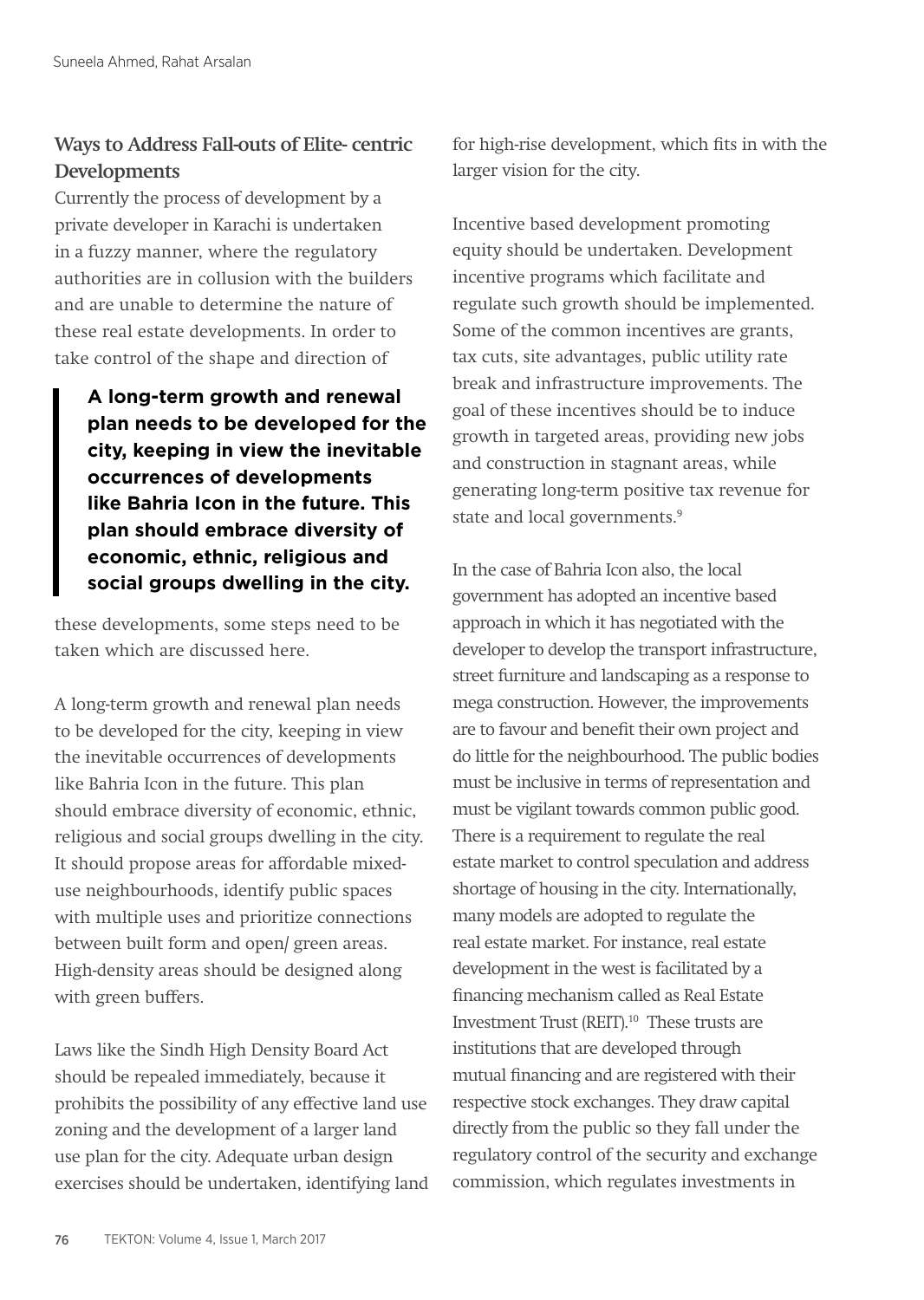the formal sector. Thus, the private sector or a small-scale individual investor, they are all partners in this scenario. According to Architect/ Planner Dr. Noman Ahmed: "If we want to create a decent residential profile amongst these areas then we will have to undertake some of these exercises on a pilot basis and use the demonstration effect of these exercises to other similar neighbourhoods"11

The benefits of working through REIT are that property prices remain under control, and the transactions are recorded. In Pakistan, the real estate market is not regulated and the speculator investors use their undeclared capital in such

**An independent body comprising of professionals and representatives from the civil society need to be put in place to ensure that new development follows the overall development vision for the city, and to check any uncontrolled development.**

situation. By keeping the prices under the regulatory check, speculation can be minimized.

Currently the density of Clifton is intensifying and it can be considered as a pilot case, as it was planned by Karachi Development Authority (KDA) to have specific densities, and many of the basic infrastructural standards were high having the possibility of expansion and addition. Once the planned and targeted densification of Clifton is complete, similar exercises can be repeated in other parts of the city with adequate guidelines for equitable development.

The status of the neighbourhoods, which are earmarked to be densified, and the status of the infrastructure in these localities should be examined along with the plot profile, urban morphology and street networks and based on this study future densities and interventions need to be proposed.

The government should initiate a public-private partnership approach, where the state takes on the role of the facilitator, and guides the development of the city within the larger vision that is required for an inclusive urban development. The residents of the area should have rightful information about what is taking place and how. A process of consultation and registration of complaints should be established. The involvement of a 'provincial ombudsman' for sending out complaints related to the development should be ensured. Building regulations and byelaws should be applied and infrastructure agencies should provide no objection (NOC) and security completion certificates.

Lastly, an independent body comprising of professionals and representatives from the civil society need to be put in place to ensure that new development follows the overall development vision for the city, and to check any uncontrolled development. There was such a body in existence - Karachi Building and Control Authority (KBCA) Oversee Committee, which was a twenty member board and it operated in 2004. It comprised of architects, planners, engineers, builders and civil society representatives and had the authority to stop any non-compliant development taking place in the city. This committee was headed by the Chief Minister's adviser on local government and the city government's District Coordination Officer was the secretary. Revival of such an overseeing body will be a right step towards an equitable growth of the city.